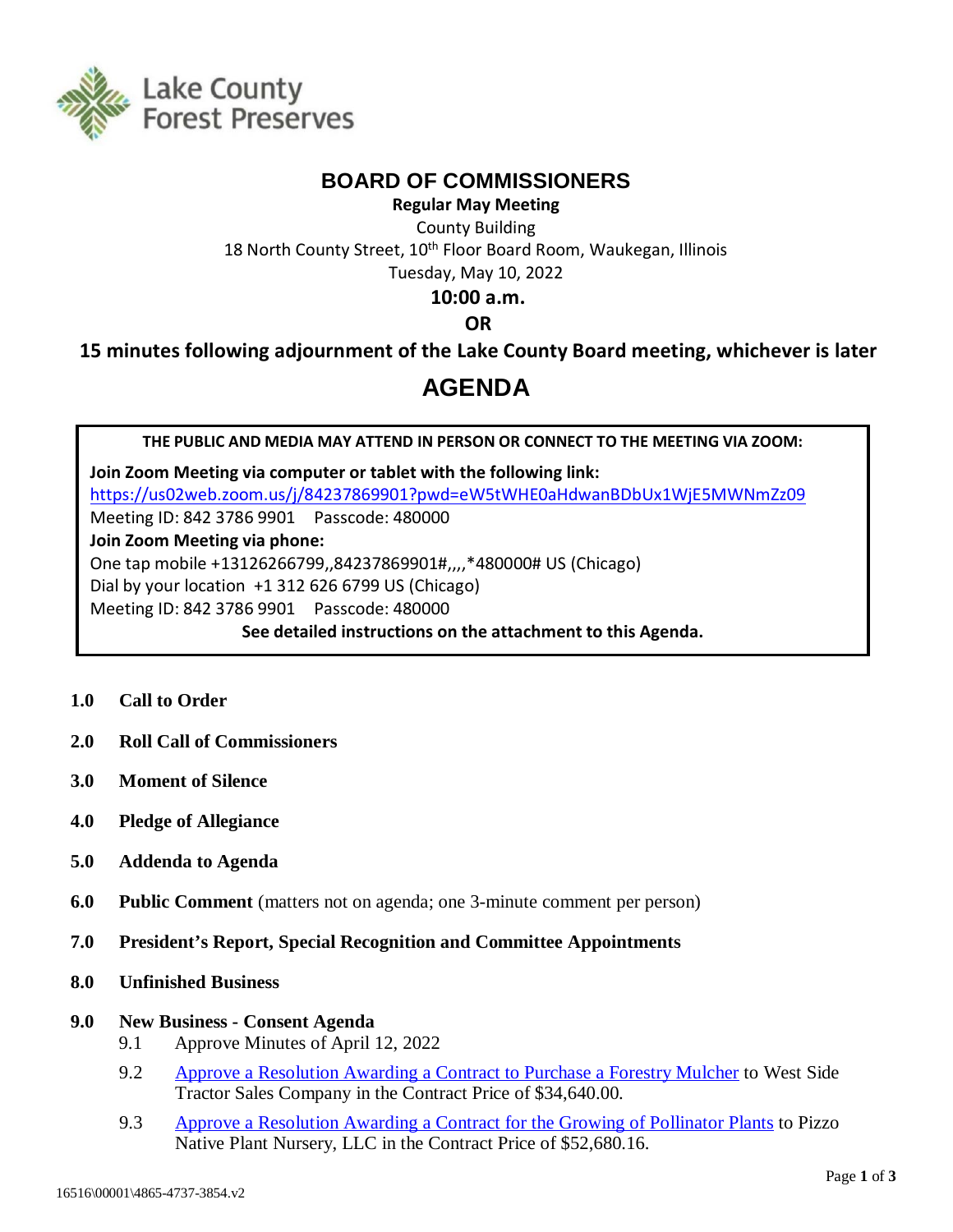#### **10.0 New Business - Reports of Standing and Special Committees:**

#### • *Finance Committee:*

- 10.1 [Approve an Ordinance Amending Personnel Policy 4.8 –](http://www.lcfpd.org/assets/1/28/10.114.pdf) Leave of Absence Without Pay
- *Planning Committee:*
	- 10.2 [Approve a Resolution Approving a Plat of Easement from Vernon Township for a](http://www.lcfpd.org/assets/1/28/10.215.pdf)  [Permanent Trail Easement for the Des Plaines River Trail at Half Day Forest Preserve.](http://www.lcfpd.org/assets/1/28/10.215.pdf)
	- 10.3 [Approve a Resolution Awarding ten \(10\)](http://www.lcfpd.org/assets/1/28/10.313.pdf) Contracts for Construction of Phase I of the Education Facility at Edward L. Ryerson Conservation Area.

#### **11.0 New Business – Other Business:**

- 11.1 [\(1\) Motion to proceed with \(a\) a grant application to the Illinois Department of Commerce](http://www.lcfpd.org/assets/1/28/11.1_Stevenson_Policy_Direction_4858-1979-2926_v.31.pdf)  [and Economic Opportunity for the Adlai E. Stevenson Historic Home](http://www.lcfpd.org/assets/1/28/11.1_Stevenson_Policy_Direction_4858-1979-2926_v.31.pdf) and/or (b) a master plan for the Adlai E. [Stevenson Historic Home](http://www.lcfpd.org/assets/1/28/11.1_Stevenson_Policy_Direction_4858-1979-2926_v.31.pdf) and/or (2) other Motion related to the future use, operation, renovation, maintenance, and/or financing for the Adlai E. Stevenson Historic Home.
- **12.0 Petitions and Correspondence**
- **13.0 Miscellaneous Business**
- **14.0 Closed Session**
- **15.0 Potential Action following Closed Session**
- **16.0 Adjournment**

The Lake County Forest Preserve District (the "District") is subject to the requirements of the Americans with Disabilities Act of 1990. Individuals with disabilities who plan to attend this meeting and who require certain accommodations in order to allow them to observe and/or participate in this meeting, or who have questions regarding the accessibility of the meeting or the facilities, are required to contact ADA Coordinator, Mary Kann (847) 968-3214 promptly to allow the District to make reasonable accommodations for those persons.